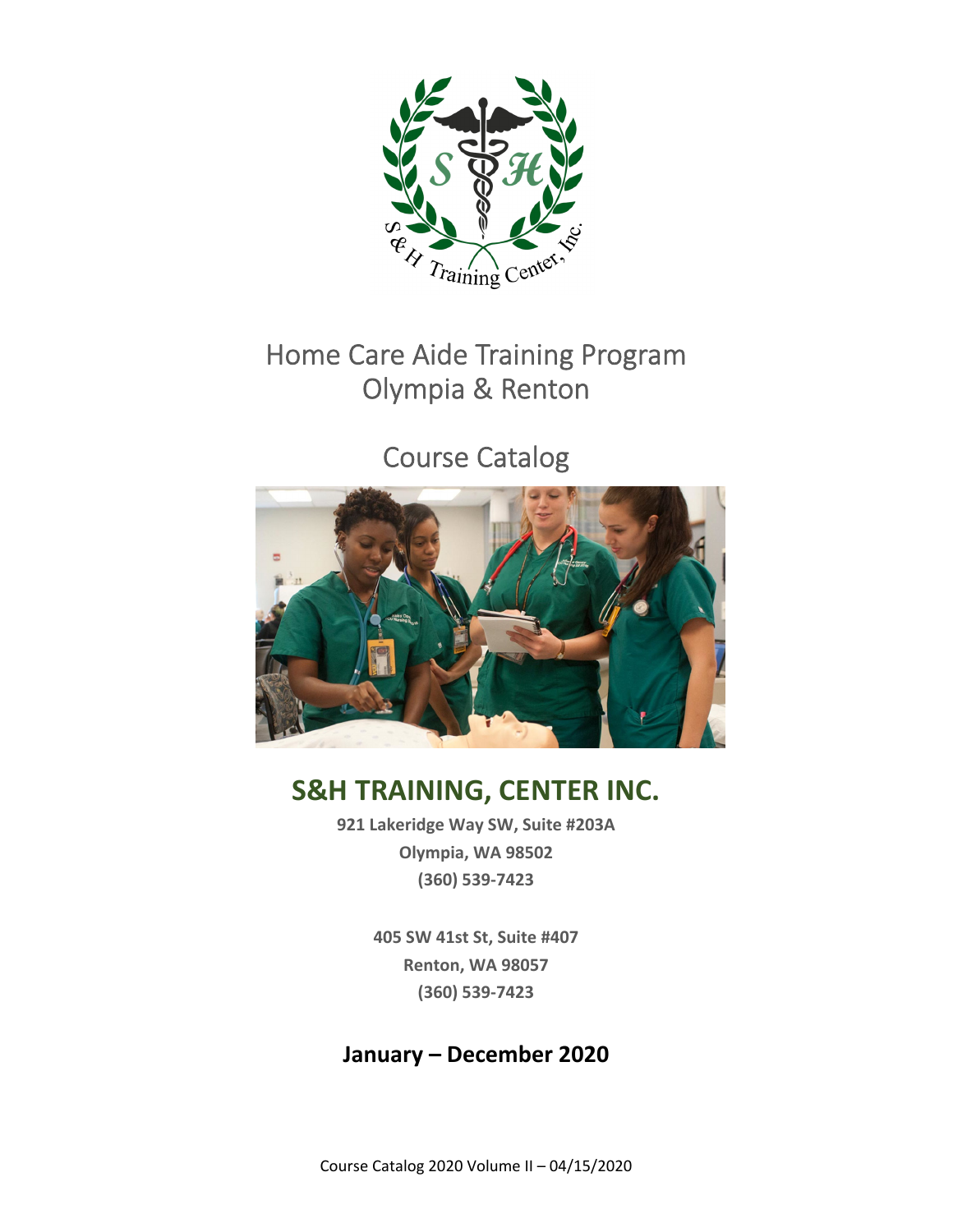### **LICENSURE**

This school is licensed under Chapter 28C.10 RCW. Inquires or complaints regarding this private vocational school may be made to the:

> Workforce Board, 128‐10th Ave. SW, Box 43105, Olympia, Washington 98504‐3105 Web: wtb.wa.gov Phone: 360‐709‐4600 E-Mail Address: pvsa@wtb.wa.gov

S&H Training Center, Inc. is approved to teach the Home Care Aide program (Olympia and Renton) through the State of Washington Department of Social and Health Services.

#### **OWNERS:**

Sarah Lane, School Director Greg Lane

### **FACULTY:**

Sarah Lane, HCA Specialty Instructor ∙ HCA Instructor

> Callie Martinez, CNA HCA Instructor

Jessika Wood, CNA HCA Instructor

### **ADMIN OFFICES:**

921 Lakeridge Way SW, Suite #203A Olympia, WA 98502

### **Olympia CLASS & LABS:**

921 Lakeridge Way SW, Suite #203A Olympia, WA 98502

### **Renton CLASS & LABS:**

405 SW 41st St, Suite #407 Renton, WA 98057

### **OFFICE HOURS**

Monday – Friday 9:00am – 5pm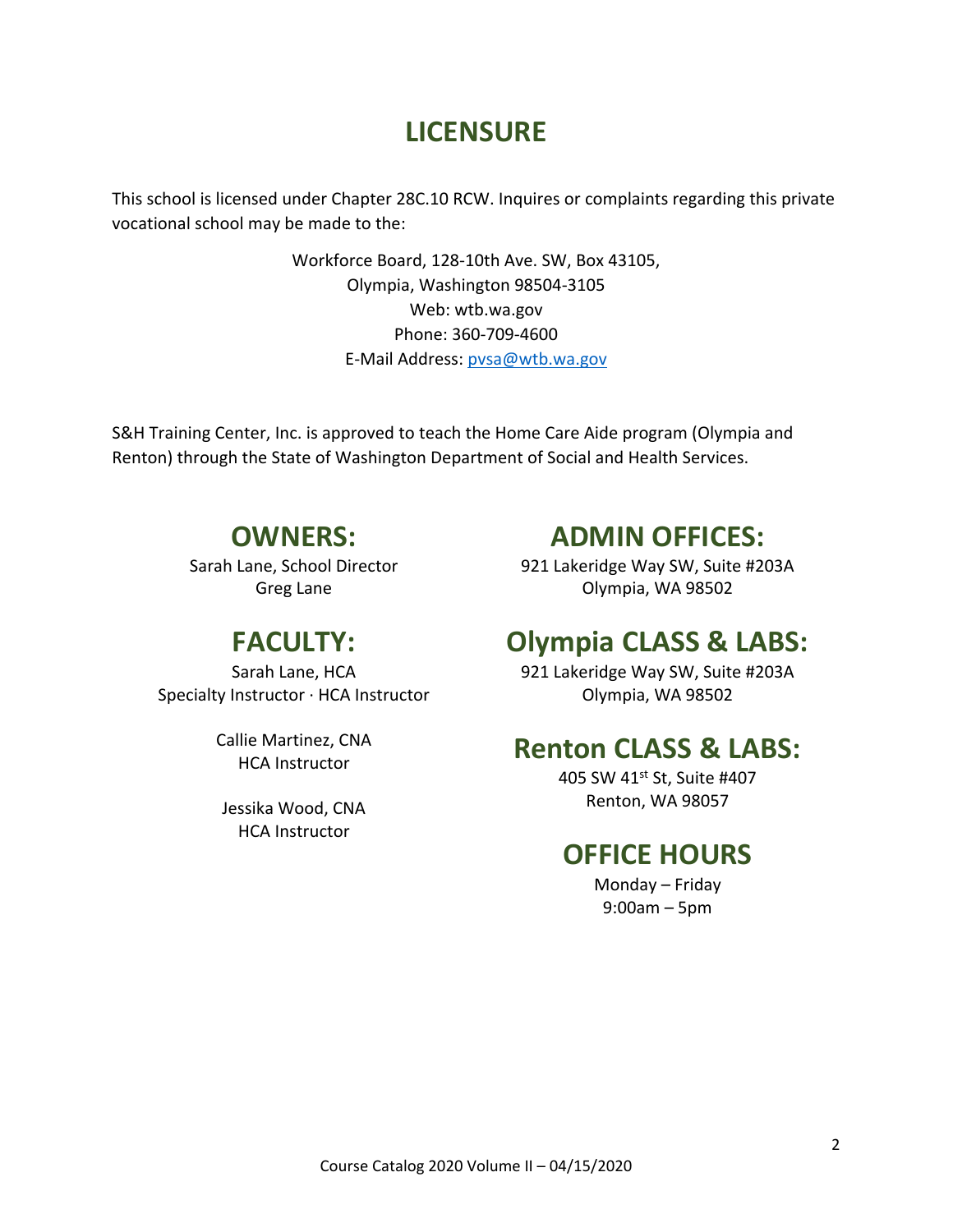## **ACADEMIC CALENDAR**

#### **Home Care Aide Classes Olympia and Renton:**

- Orientation and Safety Training online on your own at home (5 hours)
- Online Coursework on your own at home (38 hours)
- Mental Health Class Olympia ‐ 1st Friday of the month 8:30am – 4:30pm Renton ‐ 1st Wednesday of the month 8:30am – 4:30pm
- Dementia Olympia ‐ 3rd Friday of the month 8:30 am – 4:30 pm Renton – 2nd Wednesday of the month 8:30am – 4:30pm
- HCA Skills Olympia ‐ Last Tuesday & Wednesday of the month 8:30am‐4:30pm Renton – 3rd Tuesday & Wednesday of the month 8:30am‐4:30pm

Total Clock Hours ‐ 75

The following holidays will be observed, and classes will not be held: New Year's Day, Memorial Day, Independence Day, Labor Day, Thanksgiving, Day after Thanksgiving, Christmas Eve Day, Christmas, and New Year's Eve Day. Holidays are not counted as part of the contracted time schedule.

The total hours of each program vary and are dependent upon the curriculum. Business hours are from 9:00am‐5:00pm Monday‐Friday.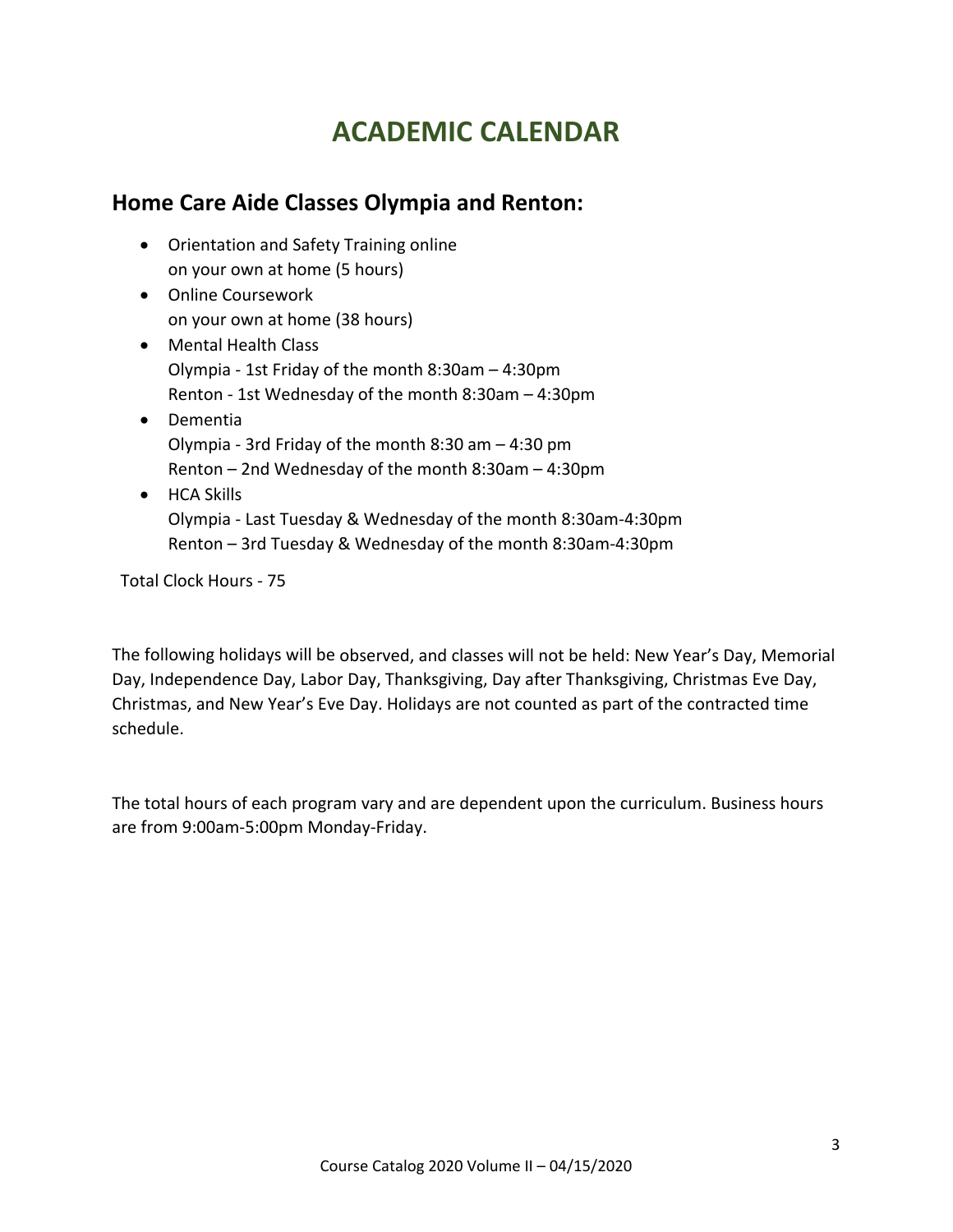# **FACILITIES & EQUIPMENT**

S&H Training Center in **Olympia** features an up‐to‐date facility with reception area, two classrooms, three skill labs, and computer room.

S&H Training Center in **Renton** features an up‐to‐date facility with reception area, classroom and skill lab. There is a break room for students with a microwave, refrigerator, sink, and table and chairs.

At both locations, there is a break room with a microwave, refrigerator, table and chairs. Both male and female bathrooms are available. There is parking in a well‐lit parking lot. Both facilities are located in close proximity to public transit. They are accessible by wheelchair (Olympia is a three‐story building with an elevator) and include and accessible bathrooms, reasonable accommodation will be provided at the request of the student.

The maximum CNA clinical class size is 10 and the student/teacher ratio is 10 to 1.

We use standard medical equipment found in a health care setting, such as hospital beds, over bed and bedside tables, wheelchairs, walkers, mannequins, teaching and regular stethoscopes, blood pressure cuffs, balance beam scale, basins, tubs, catheters, blood pressure cuffs, gait belts, classroom tables and chairs, audio visual equipment and computers.

### **ADMISSION REQUIREMENTS**

Students must possess a High School Diploma or a General Education Development (GED) Diploma and be able to read, write, speak and understand English; or pass a graded entrance exam. If they don't pass, they may enroll in a literacy program and then take HCA classes once the literacy program is completed. HCA students must pass a WA State Patrol background check to apply for their HCA license (a list of disqualifying crimes will be provided at registration), and will likely need to obtain a negative TB test for employment.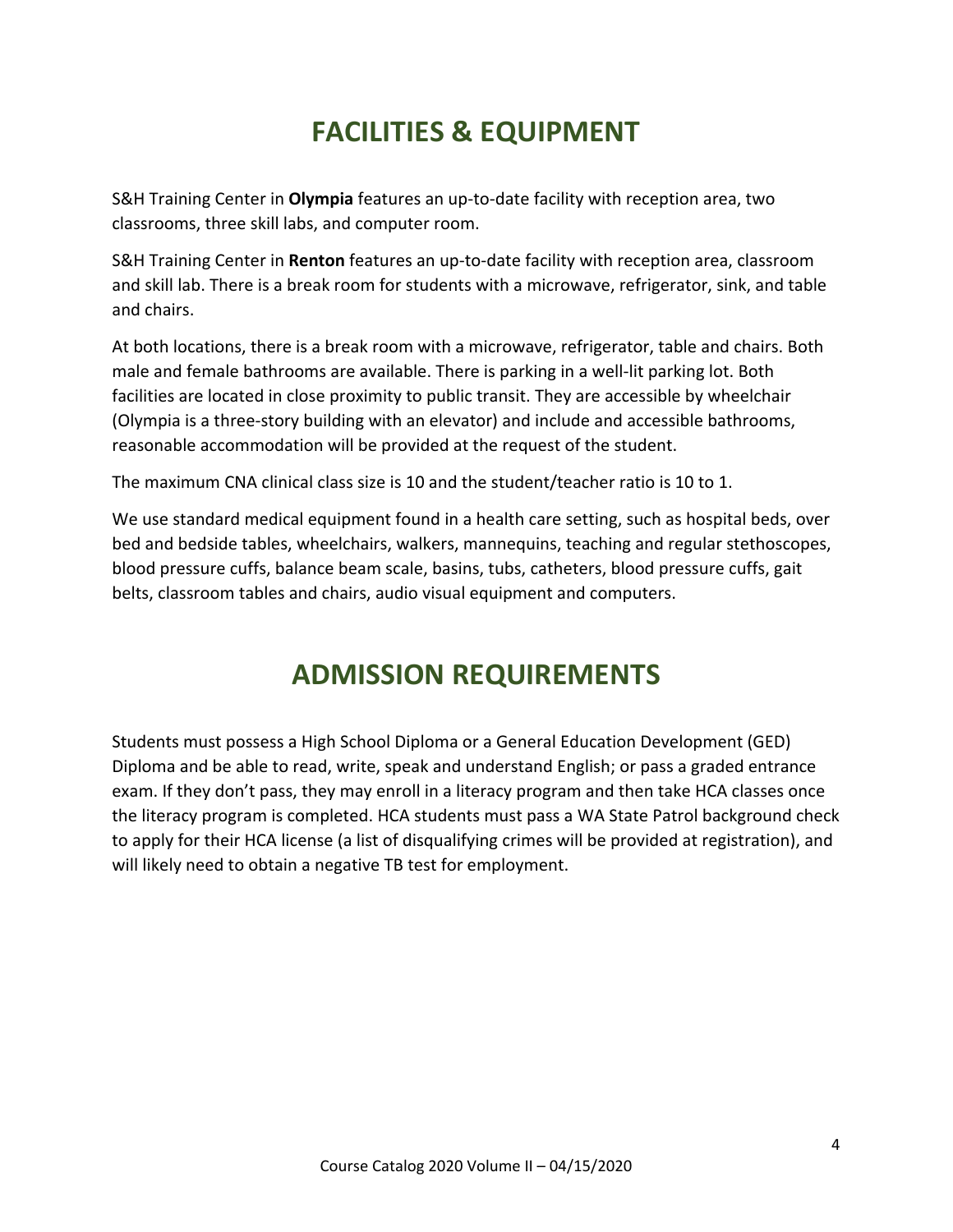## **ANTI‐DISCRIMINATION POLICY**

S&H Training Center encourages diversity and accepts applications from all minorities. S&H Training Center does not discriminate on the bases of race, creed, color, national origin, sex, veteran or military status, sexual orientation, or the presence of any sensory, mental or physical disability or the use of a trained guide dog or service animal by a person with a disability. S&H Training Center acknowledges that information pertaining to an applicant's disability is voluntary and confidential, and will be made on an individual basis. If the information is presented, S&H Training Center will reasonably attempt to provide an accommodation to overcome the effects of the limitation of the qualified applicant. All inquiries about accommodations should be made to the admissions administrator upon registration of the program. To be qualified, an individual with a disability must meet the basic skill, education, training and other eligibility requirements of the relevant job or vocational program, and must be able to perform the essential functions of the relevant job or vocational program, either with or without reasonable accommodation; the employment and academic standards are the same for all individuals enrolled.

# **HOME CARE AIDE COURSE (Olympia and Renton)**

#### **Program Description**

The Home Care Aide Training Program was designed for individuals desiring to work in private homes, Adult Family Homes, and Assisted Living Facilities. The Home Care Aide Training Program is a 4 week program that consists of both online and classroom training.

The Home Care Aide Training Program is a course that has 43 hours of online training and 32 hours of classroom training. Students receive orientation to the online program, and receive their user ID, password once they have paid the \$200 deposit. They will then work independently with the online portion of the class. The first Friday of the month, they will come to class to take a Dementia course. The students come in to the classroom on the third Friday of the month to take a Mental Health class. They will then come in to the school on the last Monday‐Wednesday of the month to learn and demonstrate skills as well as taking the final exam.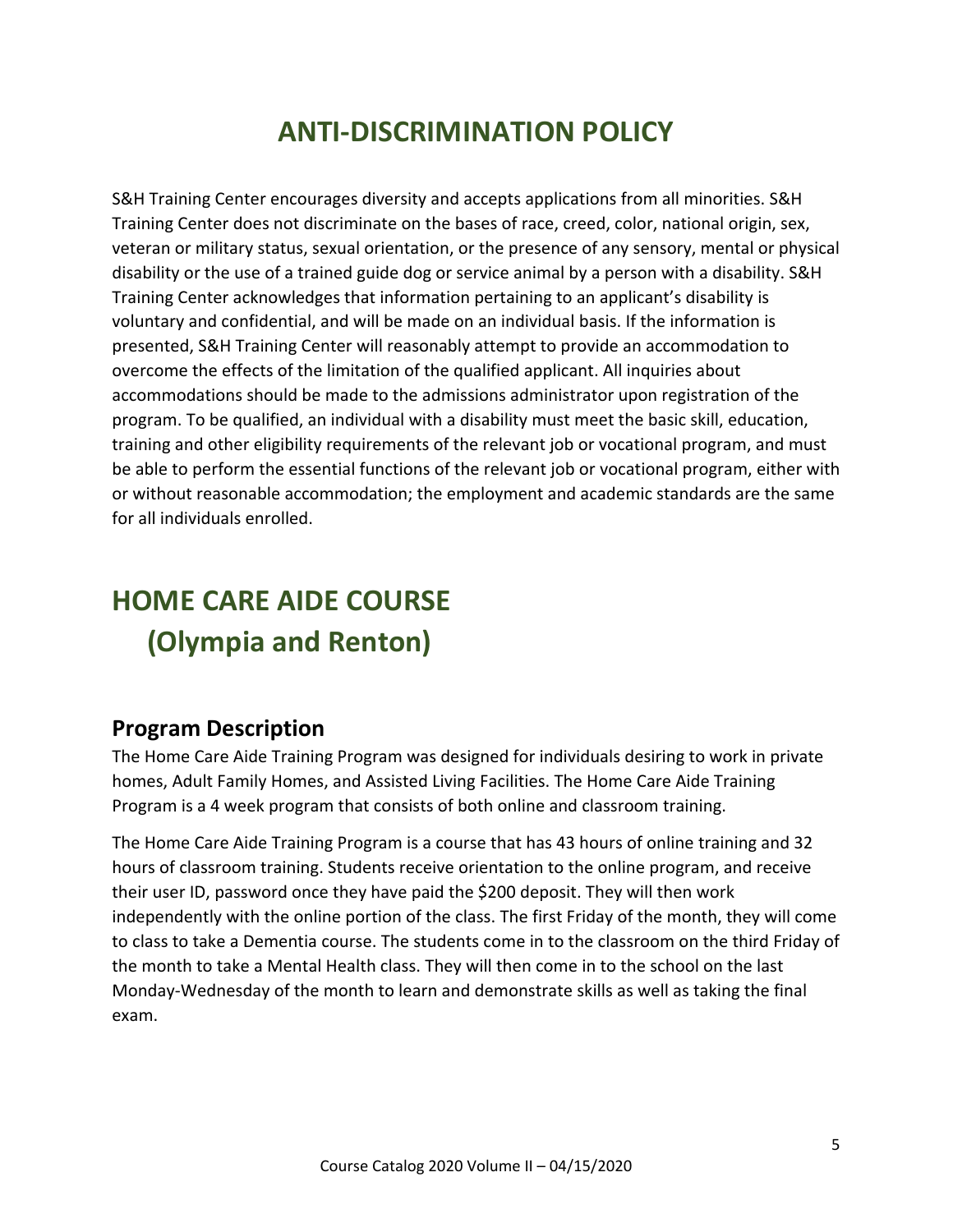#### **Objectives**

The goal of this course is to teach caregivers how to care for elderly and disabled individuals in a home care setting such as Adult Family Homes, Boarding Homes, Assisted Living, or in their own homes. The course includes the following:

- 1. Client Rights. Basic state and federal laws, advanced directives, Ombudsman program, adult abuse, problem solving.
- 2. Caregiver basic job responsibilities. Providing personal care, respecting privacy and independence, document observations, reporting guidelines, professional conduct, emergencies, and safety.
- 3. Infection Control. How infections spread, hand washing, wearing gloves, blood borne pathogens.
- 4. Body Mechanics. Transfers, falls, fall prevention.
- 5. Basic Communication. Body language, active listening, managing challenging communication.
- 6. Skin and Body Care. Personal hygiene and how to perform hygiene skills.
- 7. Nutrition and food handling. Nutrition basics, food‐borne illness.
- 8. Bowel and Bladder Function.
- 9. Medications. Medication assistance and administration, nurse delegation, five rights of medication.
- 10. Self Care. Reducing stress, setting boundaries, loss and grief.
- 11. Specialty Courses. Dementia, Mental Health.

#### **Credentials Awarded**

Upon successful completion of the Home Care Aide Course, students will receive a Certificate of Completion for the Home Care Aide program. They are also eligible to take the State Exam for home care aides to become state certified which costs \$137. Students should have already applied for their HCA license from the Department of Health which costs \$85.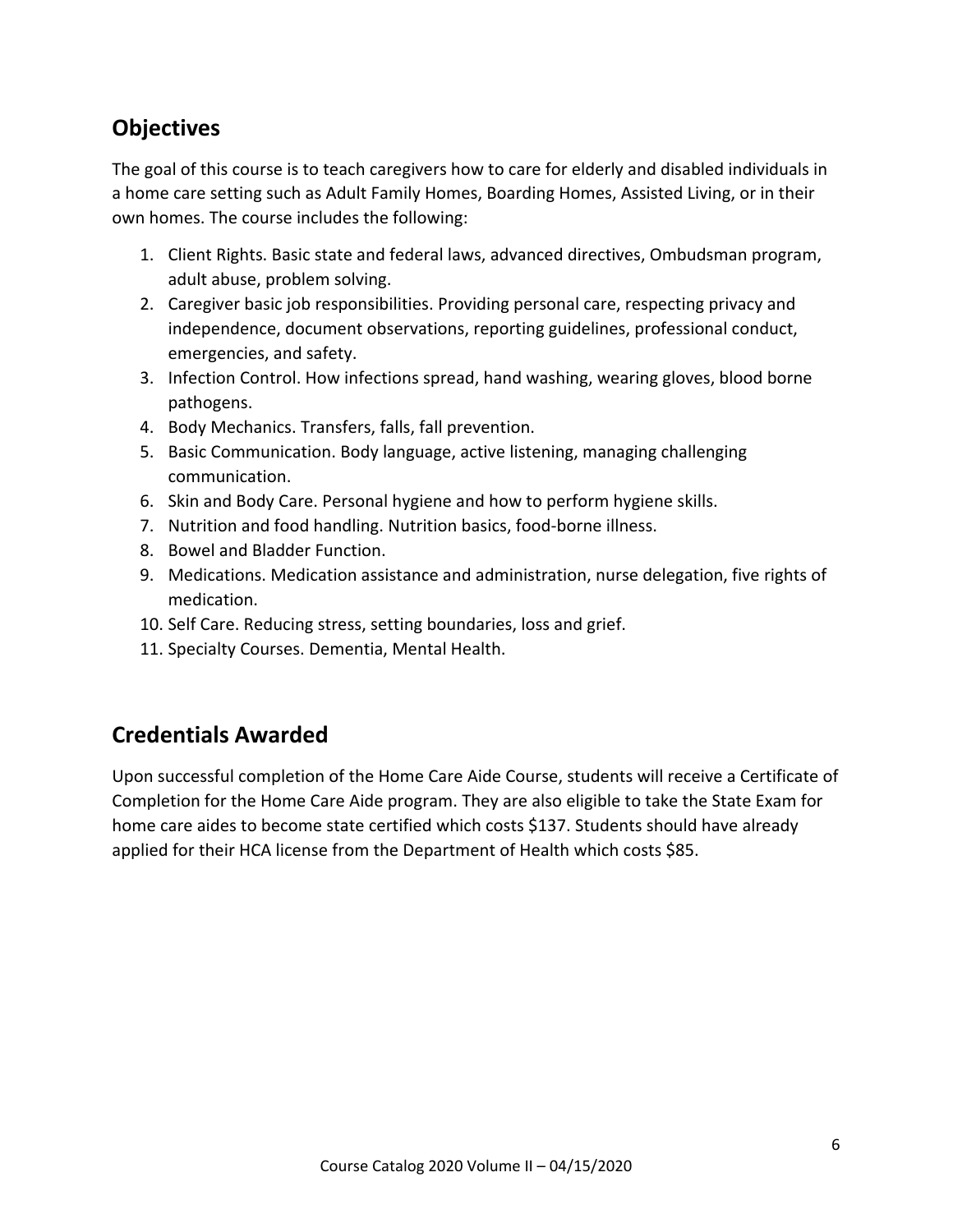### **Cost of HCA Training**

| Registration Fee (non-refundable): | \$50.00         |
|------------------------------------|-----------------|
| Tuition:                           | \$400.00        |
| Books and other printed materials: | \$50.00         |
| <b>Online Training Access:</b>     | \$50.00         |
| <b>Total Cost:</b>                 | \$550.00        |
| Other Costs not Included:          |                 |
| <b>HCA License:</b>                | \$85.00         |
| State Exam:                        | \$137.00        |
| WA State Patrol Background Check:  | \$12.00         |
| <b>Negative TB Test:</b>           | \$18.00-\$60.00 |

A deposit of \$200 must be paid at the time of registration with the balance of the amount due on the first day of class. If a student has a hardship, the school may set up a payment plan. Students must meet all financial responsibilities before a Certificate of Completion will be issued.

### **GRADING SYSTEM**

Students will be graded on homework, tests, participation, and skills evaluation. The student must pass the course with an 80% or higher on all work. If a student doesn't pass, they have the option of taking the course again at the next scheduled time. The student will be told by the instructor if they are passing or not passing. The school will keep transcripts in a data base. A student may call the office and request an additional copy of their grades for a fee of \$10.

### **STUDENT EVALUATION TECHNIQUES**

A test will be administered after each lesson to determine the amount of learning that has taken place. Test scores that are below 80% are an indication that the necessary skills for entry into employment were not acquired. Administration may provide progress reports at predetermined intervals in the program. Students should make arrangements for additional practice, independent study, or tutoring, if needed. Grades and/or assessments will be provided to the students on a weekly basis with a final report and transcript provided at the completion of the program if the student is in good status. Other methods of evaluation may include oral quizzes, skill development tests, hands‐on skill evaluation, and individual and group projects.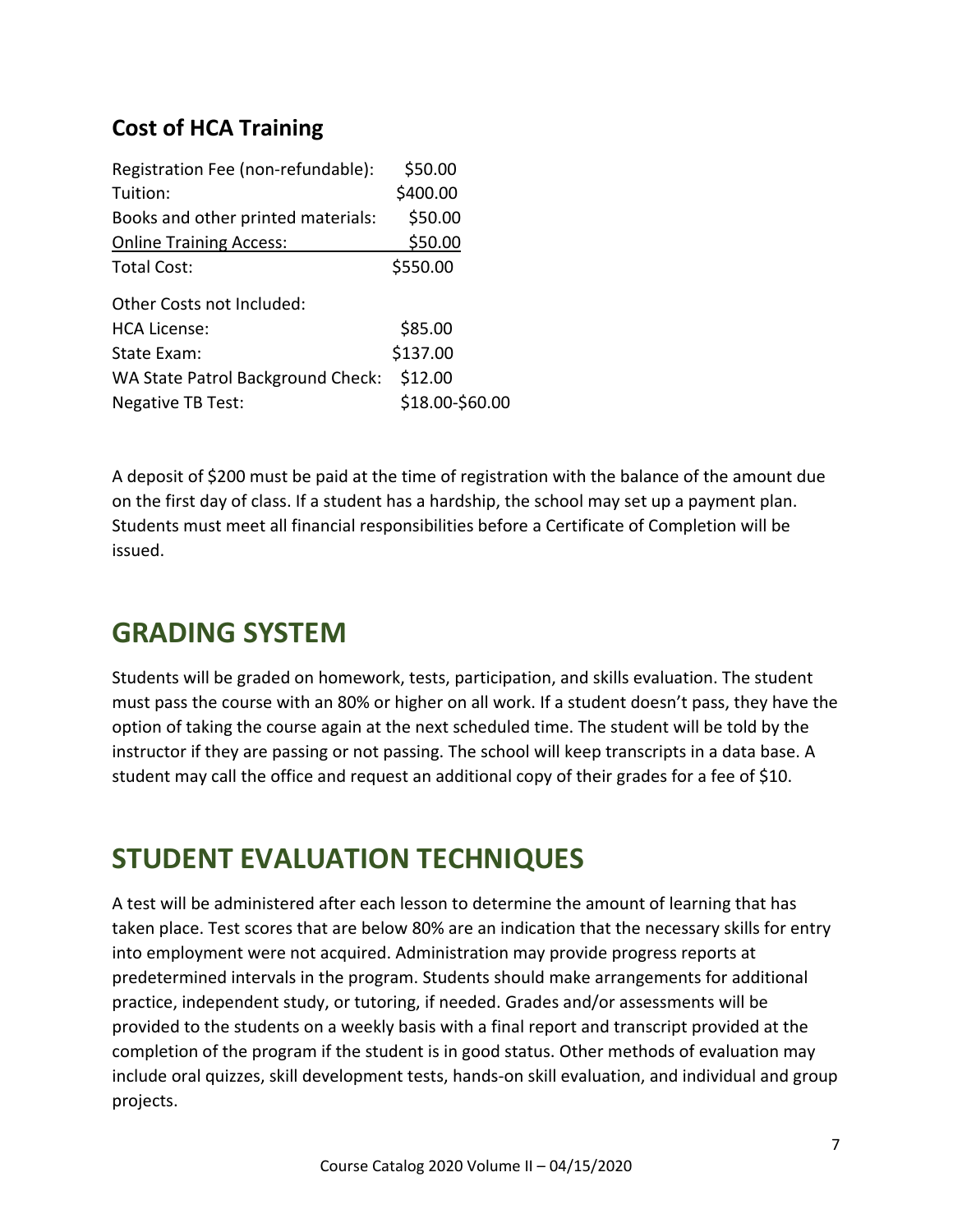### **INCOMPLETE GRADES**

Incomplete grades are given when a student is unable to complete a course because of illness or other serious problems. An incomplete grade may also be given when students don't turn in work or don't take tests. If a student does not make arrangement to take missed tests, a failure grade will be given. A student who misses a final test must contact the instructor within twenty‐ four hours of the test to arrange for a make‐up examination.

### **ATTENDANCE**

S&H Training Center records the daily attendance of each student. Records are available for student review. Students are expected to attend class every day. If there is an emergency and they cannot attend, they must let the instructor know as soon as possible and make up all work that is missed. If a student misses more than 1 day, they will need to make that day up at the next scheduled course.

### **MAKE‐UP WORK?**

If lessons and/or assignments missed due to absences, the student should meet with the instructor to get missed assignments. If more than 1 days' worth of lessons/assignments are missed, the student will need to make that work up at the next scheduled course. Make‐up work may be required to complete the approved hours for the program. Without completing all the missed hours the school may withhold the final certificate until the hours are completed.

### **TARDINESS**

Developing a good work ethic is an important part of the training at S&H Training Center. Students arriving late for class are interrupting the instructor and other students. The following recording system will be used for tardiness:

- 1 to 15 minutes late will be counted as 15 minutes late
- 16 to 30 minutes late will be counted as 30 minutes late
- 31 to 60 minutes late will be counted as 1 hour late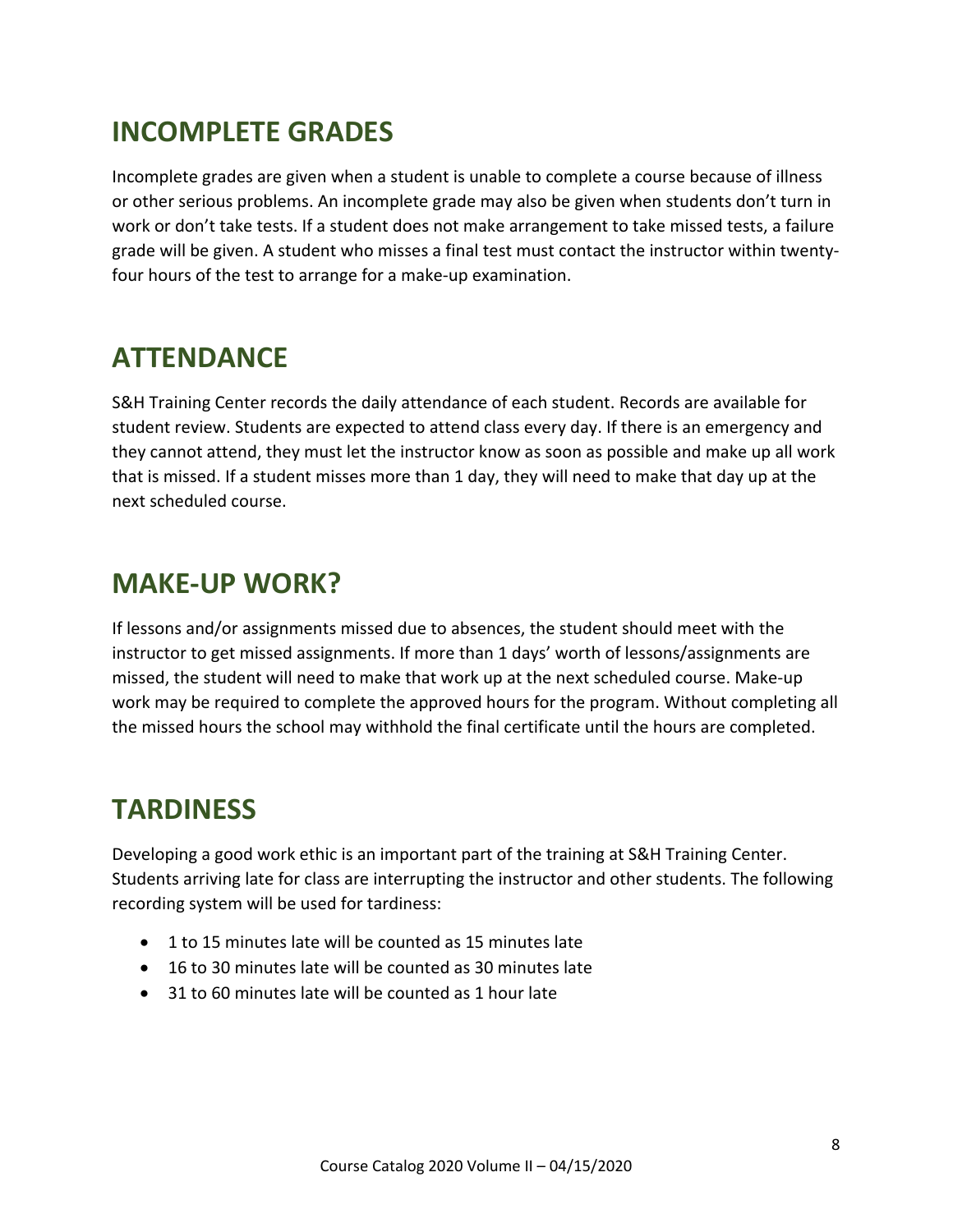### **WITHDRAWING FROM SCHOOL**

Students must prepare a written notification and submit it to the school director. This document must contain the student's name, address and date. All financial obligations on the part of the school and the student will be calculated using the last recorded date of attendance.

## **CODE OF CONDUCT**

The following conduct is unacceptable and will not be tolerated:

- 1. All forms of bias including race, religion, ethnicity, gender, disability, national origin, veteran status, and creed as demonstrated through verbal and/or written communication and/or physical acts.
- 2. Sexual harassment including creating a hostile environment and coercing an individual to perform sexual favors in return for something.
- 3. All types of proven dishonesty, including cheating, plagiarism, knowingly furnishing false information to the institution, forgery, and alteration or use of institution documents with intent to defraud.
- 4. Intentional disruption or obstruction of teaching, administration, disciplinary proceedings, public meetings and programs, or other school activities.
- 5. Theft or damage to the school premises or damage to the property of a member of the school community on the school premises.
- 6. Student acts of criminal behavior that place any person in imminent danger are prohibited on all school grounds.
- 7. Violation of the law on school premises. This includes, but is not limited to, the use of alcoholic beverages or controlled dangerous substances.
- 8. Violation of published school policies.

### **CONDITIONS FOR DISMISSAL**

Students may be dismissed from the school for the following reasons:

- 1. Not adhering to the school's rules, regulations, policies, and code of conduct.
- 2. Not meeting financial responsibilities to the school.

The school director will notify the student in writing should it become necessary to dismiss the student. The dismissal letter will contain the date and the reason for dismissal. It is the responsibility of the dismissed student to notify the appropriate institution if the student is receiving financial aid. Prepaid tuition will be refunded according to the school's refund policy.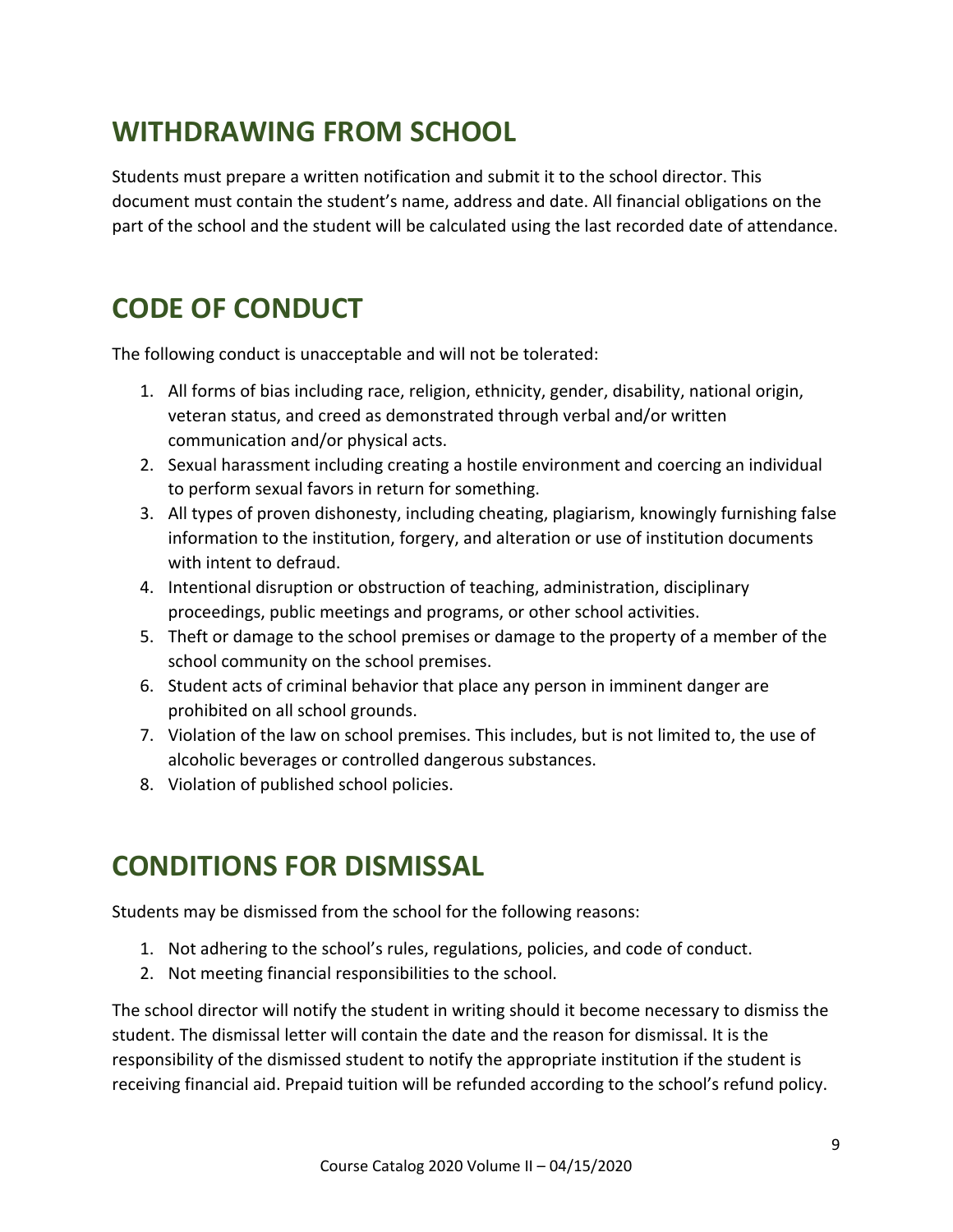### **RE‐ENTRY POLICY**

Students dismissed from the school who request re‐entry must put the request in writing to the school director. In cases where the student was dismissed for excessive absences (greater than 20 percent) or financial concerns, it may be possible to re-enter at the next scheduled course. In cases where the student was dismiss due to failure to maintain the minimum grade point average, it may be possible for the student to receive private tutoring and then re‐enter the school. In cases where the student was dismissed due to unacceptable conduct, the student may have to meet with the director before re-entering the school. The decision of the director is final and the student will receive a letter within five business days stating the decision.

## **STUDENT GRIEVANCE‐COMPLAINT/APPEAL PROCESS**

Nothing in this policy prevents the student from contacting the Workforce Board (the state licensing agency) at 360‐709‐4600 at any time with a concern or a complaint.

Students who have a complaint or who would like to appeal a dismissal must request in writing an appointment for an interview with the school director. The written request should include the following information:

- 1. Student's full name and current address
- 2. A statement of the concern including dates, times, instructors, and if applicable, other students involved
- 3. Date of complaint letter and signature of the student
- 4. Three dates in which the student would be available for a meeting with the school director. These dates should be within 10 business days of the complaint.

The school director will notify the student in writing of the appointment date in which the concerns or appeal will be addressed. Every effort will be made to bring an amicable closure to the concern. Should it be necessary, a panel of instructors will hear the concerns and will be asked to assist in bringing a resolution to concerns and/or appeals.

The student will be notified in writing within five business days of the outcome of the meetings.

Should the contract be canceled by either the student or the school the last date of attendance will be used as the date to calculate any refund in accordance with the school's refund policy.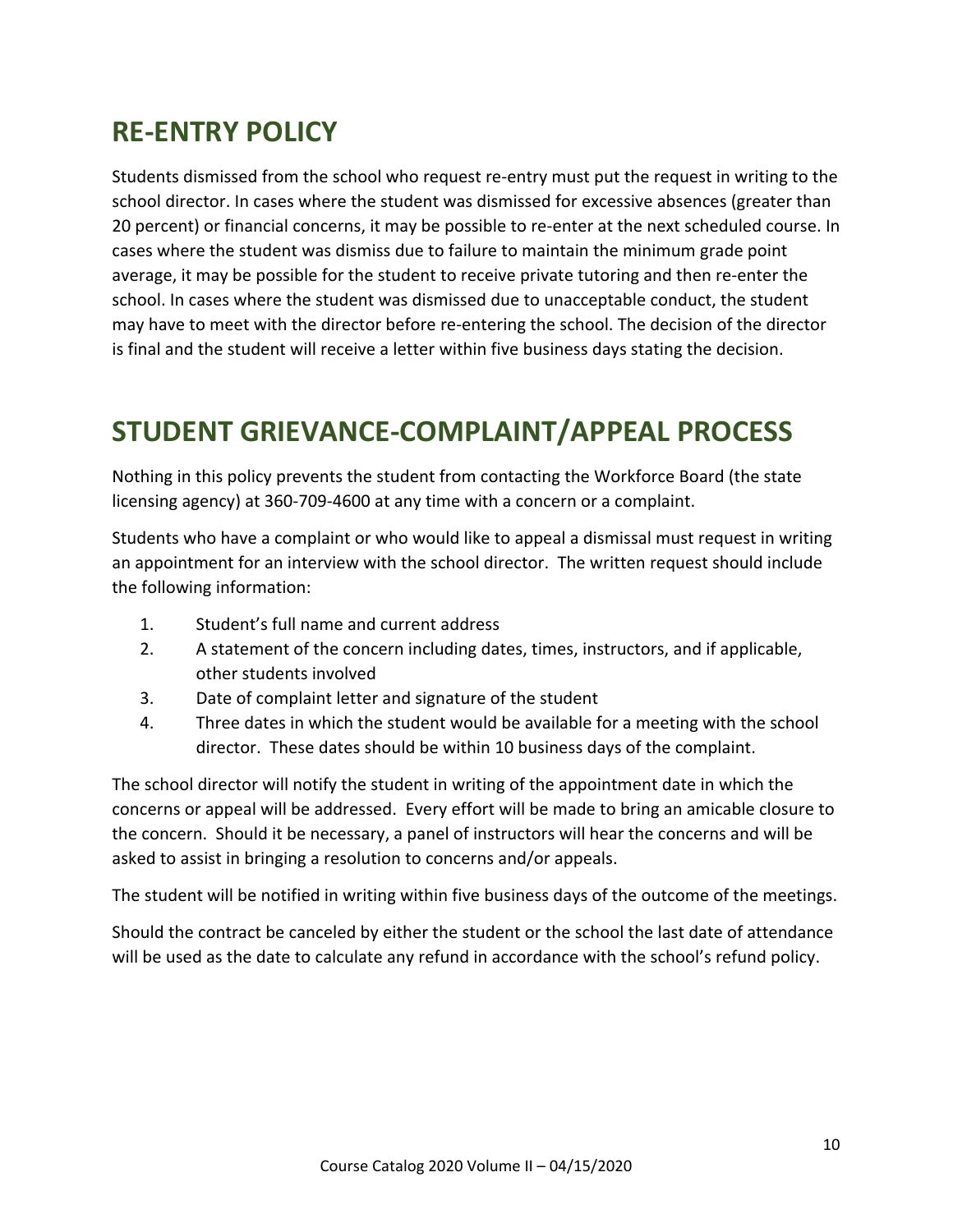# **CANCELLATION & REFUND POLICY**

Should the student's enrollment be terminated or should the student withdraw for any reason, all refunds will be made according to the following refund schedule.

- 1. The school must refund all money paid if the applicant is not accepted. The includes instances where a starting class is cancelled by the school.
- 2. The school must refund all money paid if the applicant cancels within five business days (excluding Sundays and holidays) after the day the contract is signed or an initial payment is made, as long as the applicant has not begun training.
- 3. The school may retain an established registration fee equal to 10 percent of the total tuition cast, or \$100, whichever is less, if the applicant cancels after the fifth business day after signing the contract or making an initial payment. A "registration fee" is any fee charged by a school to process student applications and establish a student record system.
- 4. If training is terminated after the student enters classes, the school may retain the registration fee established under #3 above, plus a percentage of the total tuition as described in the following table:

| If the student completes this amount of     | The school may keep this percentage of the |
|---------------------------------------------|--------------------------------------------|
| training                                    | tuition cost                               |
| One week or up to 10% whichever is less     | 10%                                        |
| More than one week or 10% whichever is less | 25%                                        |
| but less than 25%                           |                                            |
| 25% but less than 50%                       | 50%                                        |
| More than 50%                               | 100%                                       |

- 5. When calculating refunds, the official date of a student's termination is the last day of recorded attendance:
	- a. When the school receives notice of the student's intention to discontinue the training program;
	- b. When the student is terminated for a violation of a published school policy which provides for termination; or,
	- c. When a student, without notice, fails to attend classes for 30 calendar days.
- 6. All refunds must be paid within 30 days of the student's official termination date.